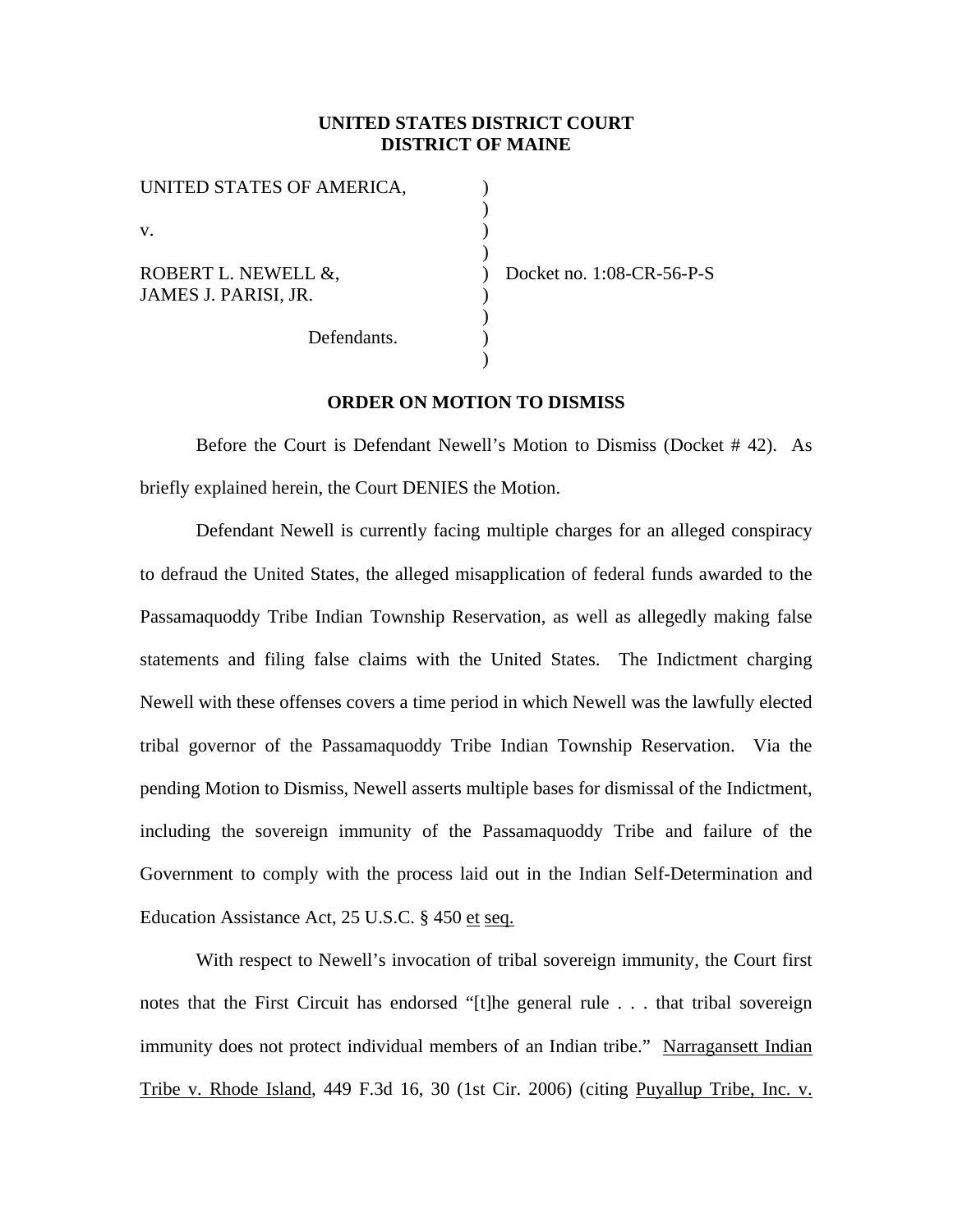Dep't of Game, 433 U.S. 165, 171-72 (1977)).<sup>1</sup> In opposing Defendant Newell's Motion to Dismiss, the Government relies on this rule and invokes the holding of the First Circuit in United States v. Boots, 80 F.3d 580 (1st Cir. 1996), overruled on other grounds by Pasquantino v. Unites States, 544 U.S. 349 (2005) (holding that a scheme to defraud a foreign nation of tax revenue violates the wire fraud statute). In relevant part, the Boots decision affirmed convictions for wire fraud despite the defendants' arguments that the charges, which involved bribing the Passamaquoddy Police Chief, were barred by the tribal sovereign immunity of the Passamaquoddy Tribe. In so ruling, the First Circuit explained that tribal sovereign immunity does not apply to the "category of general offenses that apply equally to Native Americans," especially when there is "an independent federal interest . . . [that] support[s] this application of the statute." Id. at 593. In the Court's assessment, the offenses charged in the pending indictment are similarly general offenses that apply equally to Native Americans, thus giving the Government an independent federal interest in applying the statutes despite the incidental involvement of an individual who served the Passamaquoddy Tribe in an official capacity.

As noted by Defendant Newell and conceded by the Government, 25 U.S.C. § 1725(c), which is part of the Maine Indian Claims Settlement Act, 25 U.S.C. 1721 et seq., does remove federal criminal jurisdiction within Maine as to certain offenses. However, Defendant's assertion that this removal of federal jurisdiction extends to the charges

1

<sup>&</sup>lt;sup>1</sup> In invoking that general rule, the First Circuit acknowledged that there was some disagreement as to whether tribal sovereign immunity could be extended to tribal officers "when such officers are acting within the legitimate scope of their official capacities." Id. (citing Tamiami Partners v. Miccosukee Tribe of Indians, 177 F.3d 1212, 1225 & n.16 (11th Cir. 1999) & Santa Clara Pueblo v. Martinez, 436 U.S. 49, 59 (1978)). The Government essentially alleges that Newell was acting outside the legitimate scope of his official capacity. Thus, the Court believes that this potential extension of sovereign immunity is inapplicable here based on the current record. Defendant is, of course, free to renew such an argument at or after trial in accordance with Federal Rule of Criminal Procedure 29.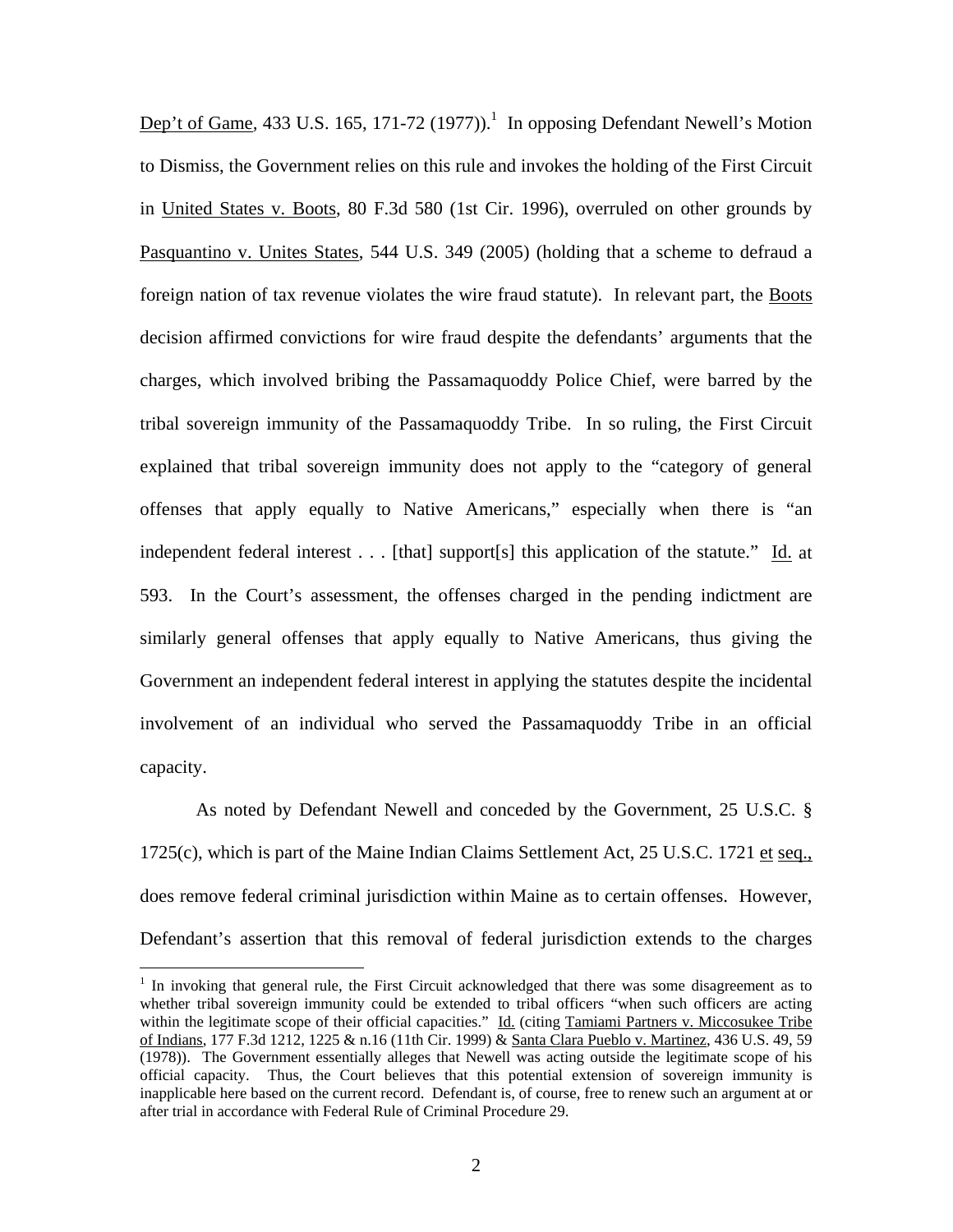made against Defendant Newell is without merit. The crimes charged in this matter are not listed in 25 U.S.C. § 1725(c). To the extent that Defendant invokes § 1725(c)'s listing of 18 U.S.C. § 1152, the Court does not believe that the charges brought depend upon federal enclave jurisdiction. See, e.g., United States v. Yannott, 42 F.3d 999, 1004 (6th Cir. 1994) (holding "that § 1152 and its exceptions apply only to federal laws where the situs of the crime is an element of the offense; § 1152 and its exceptions do not affect the application of general federal criminal statutes to Indian reservations"). Therefore, the Court concludes there is no basis for dismissing the Indictment pending against Defendant Newell based on tribal sovereign immunity.

Similarly, the Court concludes there is no merit to Defendant's argument that the Indictment should be dismissed based on the Government's failure to comply with the Indian Self-Determination and Education Assistance Act, 25 U.S.C. § 450 et seq. As indicated in the Government's Response, § 450m of the statute lays out procedures for the recoupment of improperly managed federal funds by the Secretary of the Interior. These statutory procedures apply to administrative actions and civil cases. In short, the statute, by its plain language, has no relevance to the criminal prosecution of this matter and contains no requirement that compliance with its procedures is a prerequisite to the Government pursuing criminal charges.

For these reasons, the Court hereby DENIES Defendant Newell's Motion to Dismiss (Docket # 42).

SO ORDERED.

 /s/ George Z. Singal Chief U.S. District Judge

Dated this 25th day of September, 2008.

3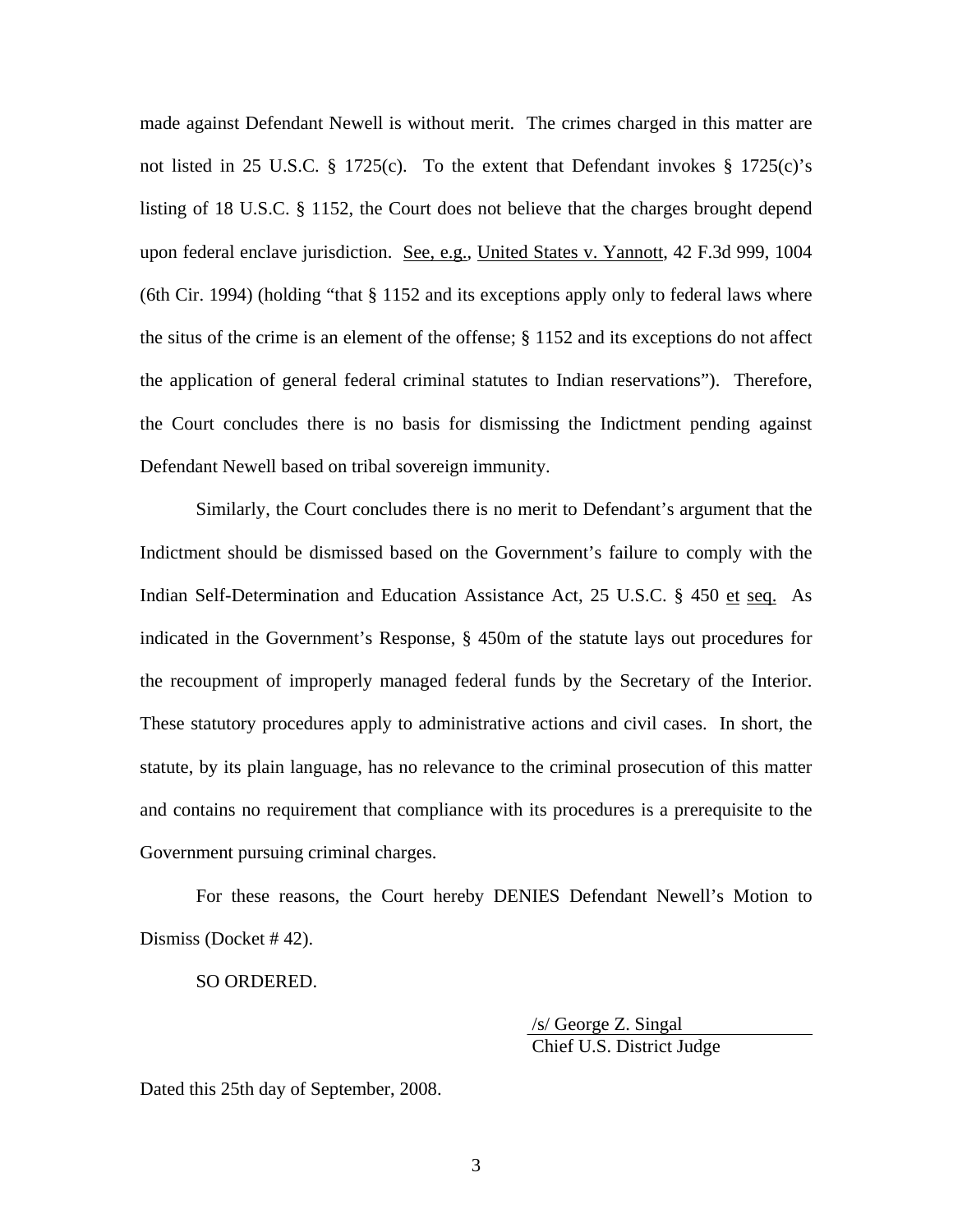# **Defendant (1)**

# **ROBERT L NEWELL** represented by **MATTHEW S. ERICKSON**

NORUMBEGA LAW OFFICE 424 SOUTH MAIN STREET BREWER, ME 04412 (207) 989-6500 Fax: 207-989-3045 Email: bangorlaw@gmail.com *LEAD ATTORNEY ATTORNEY TO BE NOTICED Designation: CJA Appointment*

### **Pending Counts Disposition**

Conspiracy to Defraud the United States; 18:666(a)(a), 669 and 371 (1) Misapplication of Tribal Government funds,  $18:666(a)(1)(A)$  and  $2(b)$ (2) Misapplication of health care funds, 18:669 and 2(b) (3) False statements,  $18:1001(a)(1)$ and  $2(b)$ (4) False statements,  $18:1001(a)(2)$ and  $2(b)$ (5) False statements,  $18:1001(a)(1)$ and  $2(b)$ (6) Misapplication of health care funds, 18:669 and 2(b) (7-11) False or Fraudulent claims, 18:287 and  $2(b)$ (12-28) Misapplication of Tribal Government funds,  $18:666(a)(1)(A)$  and  $2(b)$ (29-30)